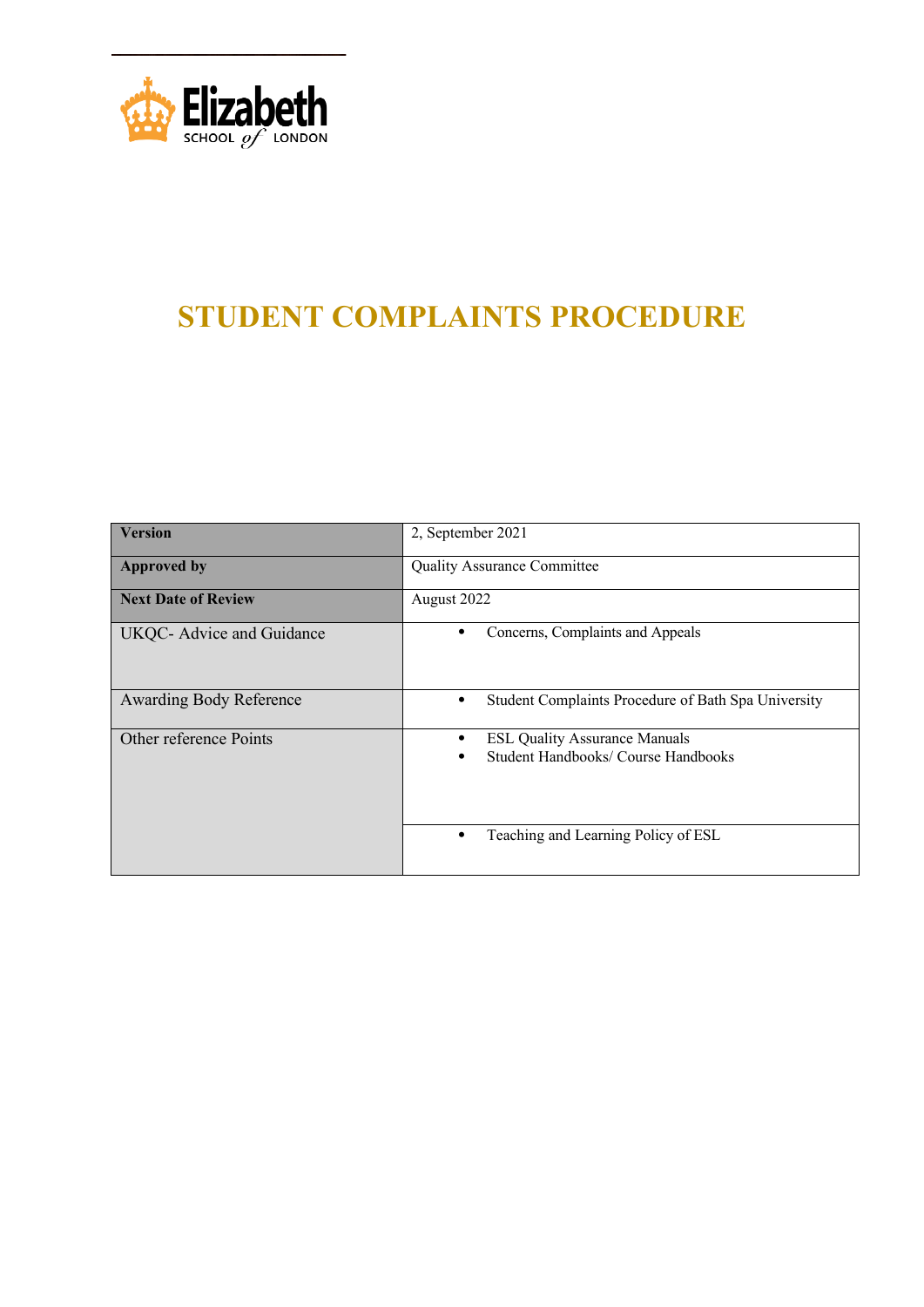

### **Elizabeth School of London welcomes feedback from students and the wider community**

ESL welcomes all feedback, whether positive or negative, and considers this to be a valuable source of information that will contribute to the ESL's continuous improvement of its services and the student experience. In order to ensure appropriate compliance, ESL follows and implements the Complaints Policy of Bath Spa University.

The information provided here offers guidance to students, staff and members of the public on how to raise a concern with ESL.

#### **For students, staff and visitors to ESL:**

- Report or Support For reporting incidents that may include bullying and harassment, discrimination, mental wellbeing, sexual assault or sexual harassment; students are required to email  $(\text{students}$ com) regarding the incidents anonymously in order to receive support from an advisor.
- Complaints Against Students ESL is to consider allegations of non-academic misconduct by students. The Procedure defines what counts as misconduct and explains the various roles involved in considering allegations, the range of penalties that may be imposed, avenues of appeal and reporting and monitoring arrangements.
- Student Complaints ESL's Student Complaints Proforma provides a clear route for students to raise and resolve a complaint. It has been designed to be fair, efficient and transparent. Further details are provided below:

## **Scope of the Student Complaints Procedure**

#### **Who can submit a complaint under this Procedure?**

- Current students
- Recent graduates
- A group of students making a joint complaint (via one nominated student)
- An authorised third party acting on a student's behalf (*exceptional circumstances only*)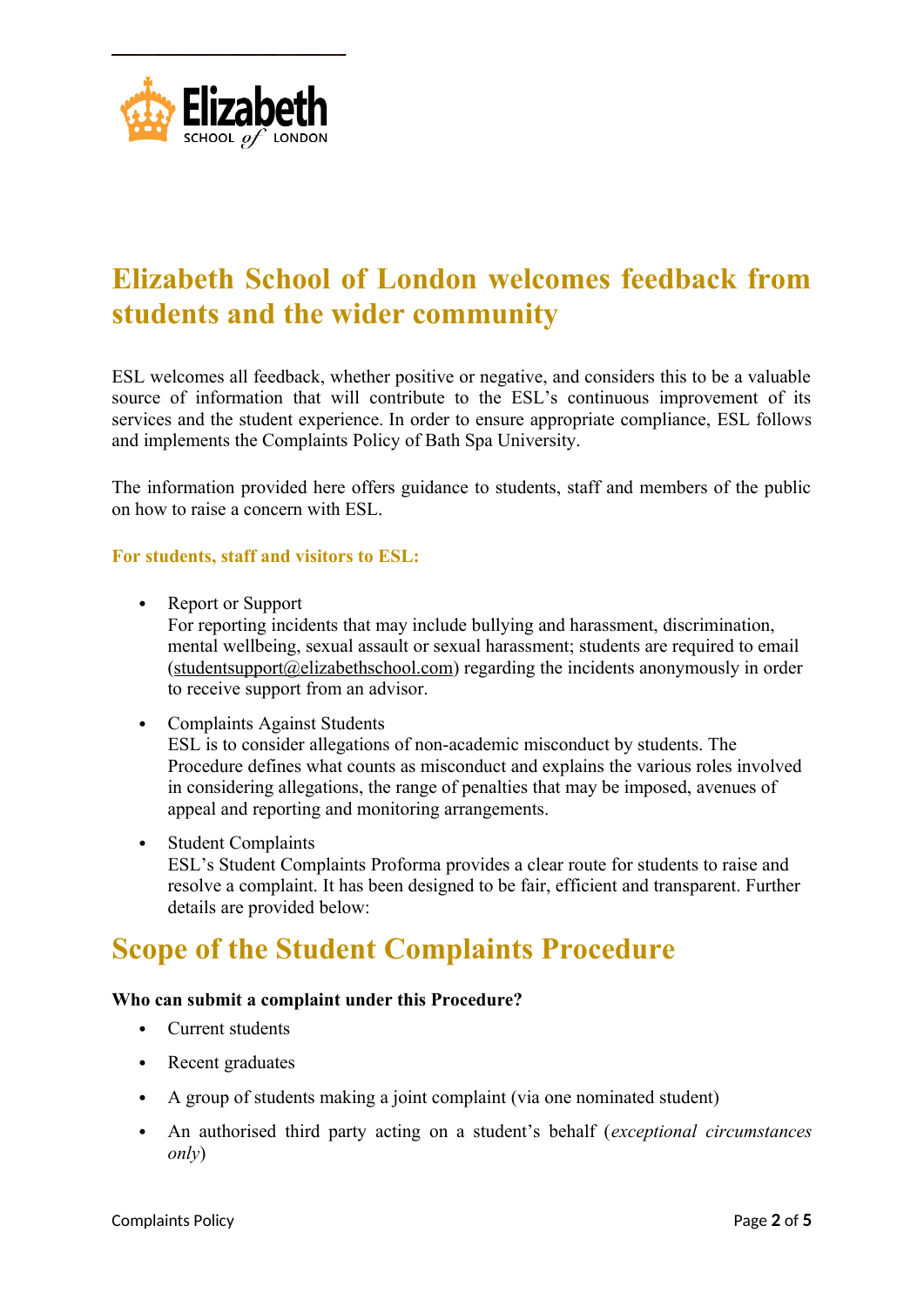

#### **Matters covered under the Procedure**

- Provision or delivery of programmes or parts of programmes
- Inadequate services or facilities
- Decisions, actions or perceived lack of actions taken by ESL.

#### **Matters not covered by the Procedure**

- Admissions decisions
- Assessment outcomes
- Academic appeals
- Student (non-academic) disciplinary matters
- Student employment
- Matters already considered by a court or tribunal, unless formally paused

### **Making a complaint**

To help facilitate an efficient and timely process for the complainant, the Student Complaints Proforma should be referred to before raising a concern either informally or formally.

Students are strongly encouraged to seek advice both prior to and during the use of the Procedure from the Students Welfare, their personal tutor or supervisor.

Matters of concern should be raised at the earliest opportunity and in any case no later than four weeks from the complainant becoming aware of the event, or sequence of events, giving rise to the complaint. Only exceptionally, and at the ESL's discretion, will a complaint raised after this timeframe be considered.

#### **Stage One (Local, Informal Resolution)**

A Stage One complaint involves raising awareness of the issue at the earliest opportunity, either in writing or verbally, and discussing it with the relevant staff in the school, department or service area (listed below). The majority of cases are satisfactorily resolved in this way.

#### **Academic appeals**

To request a review of assessment, mitigating circumstances or academic misconduct penalty decisions, contact the Programme Leader.

#### **Admissions decisions**

To raise an issue concerning admissions decisions contact the principal.

#### **Course (School) related matters**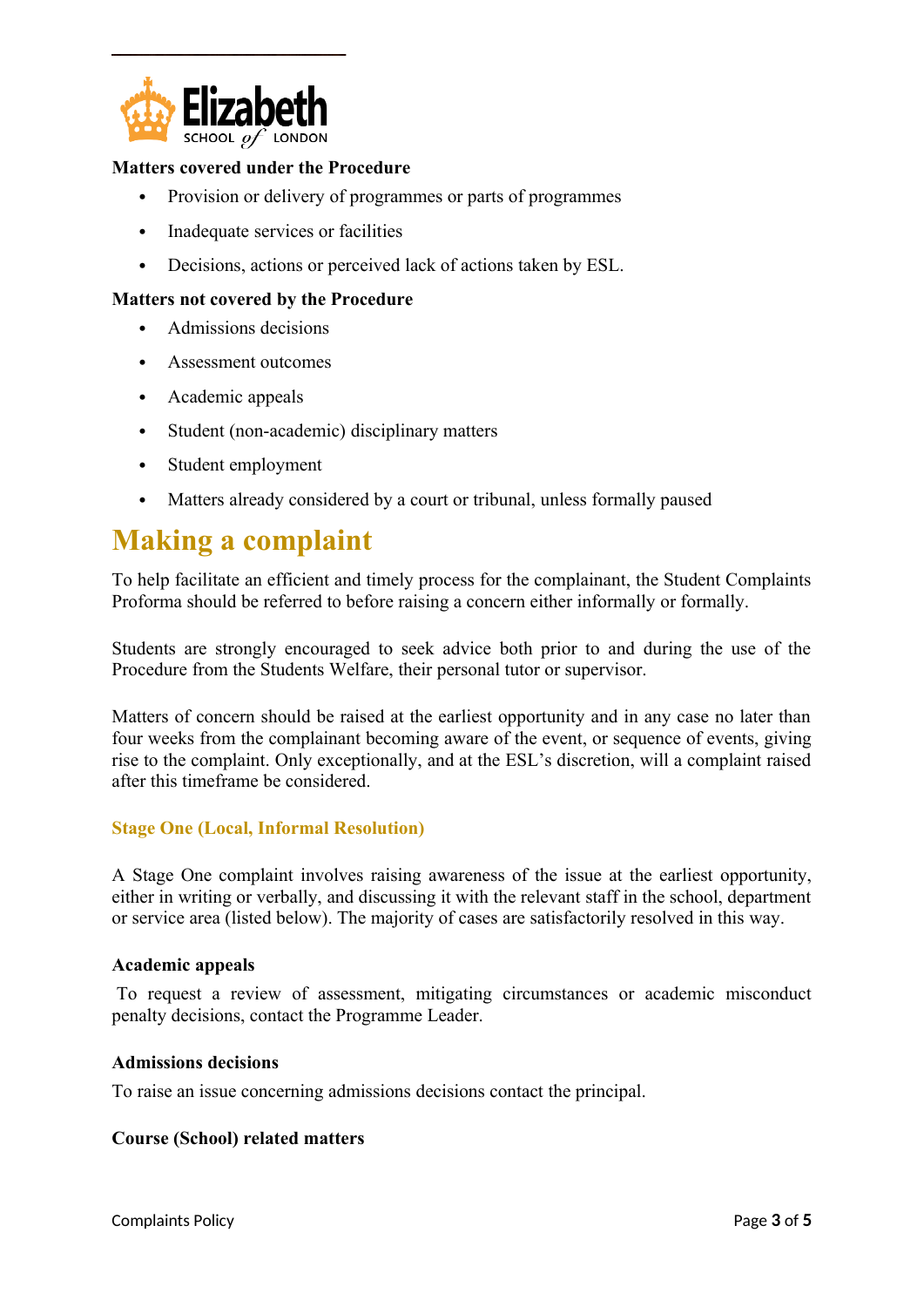

To raise an issue, contact your course leader, tutor or to escalate the matter, your Programme Leader.

#### **Course (Registration) related matters**

To raise an issue, contact the Programme Leader.

#### **Finance**

- To raise an issue concerning tuition fees contact the Principal.
- To raise an issue concerned with student bursaries and scholarships contact the Principal.

#### **Sustainability and Environment**

For all matters and issues concerned with sustainability and the environment Head of **Academics** 

#### **Stage Two (Formal)**

When a complaint cannot be dealt with locally and informally to the satisfaction of the complainant, they may submit a Stage Two (Formal) complaint.

A Stage Two (Formal) complaint must be submitted in writing, via the **Student Complaint Form**. The objective of the form is to encourage the complainant to provide precise details of the nature of the complaint, summarise the outcome of Stage One, identify the service and/or persons involved, and specify the desired outcome.

Where a Stage Two (Formal) complaint is eligible for consideration, an investigation will be initiated. An investigating officer will not have had any direct involvement in the matter being investigated and they will normally be a member of ESL staff.

ESL must receive the Stage Two (Formal) complaint within 10 working days of the date of the outcome of Stage One, as determined by the relevant department, school or service area. Where an issue is raised formally before a reasonable attempt has been made for local informal resolution, ESL may refer the matter back to Stage One. Only in exceptional circumstances will the University permit Stage One to be bypassed.

Matters of concern should be raised at the earliest opportunity and in any case no later than three months from the complainant becoming aware of the event, or sequence of events, giving rise to the complaint. Only exceptionally, and at the ESL's discretion, will a complaint raised after this timeframe be considered.

#### **Stage Three (Review)**

A review of the findings of the Stage Two (Formal) complaint may be allowed, subject to the discretion of the Programme Leader or their nominee.